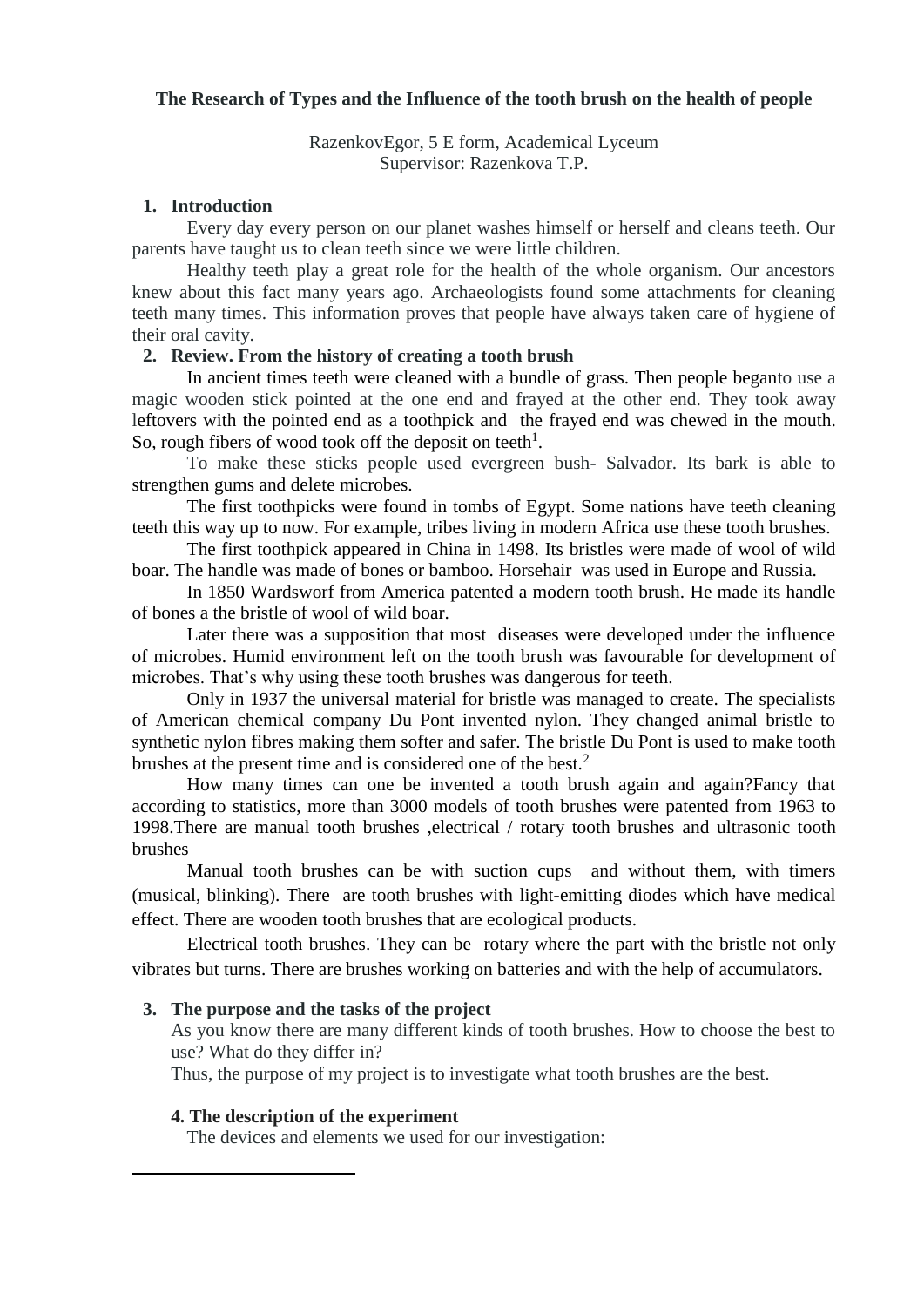1) A Microscope

2) A Computer

3) Tooth brushes Colgate, Oral B, Aquafresh, Splat, Longa Vita, Noname

Tooth brushes Colgate *The hypothesis*is the best tooth brush is smooth without sharp ends not to injure tooth enamel and gums.To check the hypothesis we need to investigate some tooth brushes of various kinds.

The actuality of the project is evident because people have problems how to protect their health and their teeth, in particular.

We did the *experimental research*, using 6 types of tooth brushes (25 items all in all) to prove our

There are two types of these brushes The first type.



The bristle is smooth along the sides.If the pointing is less, the gums wouldn't be injured.



The second type.

The bristleis a little fluffy but explicitly revealed pointing is not found.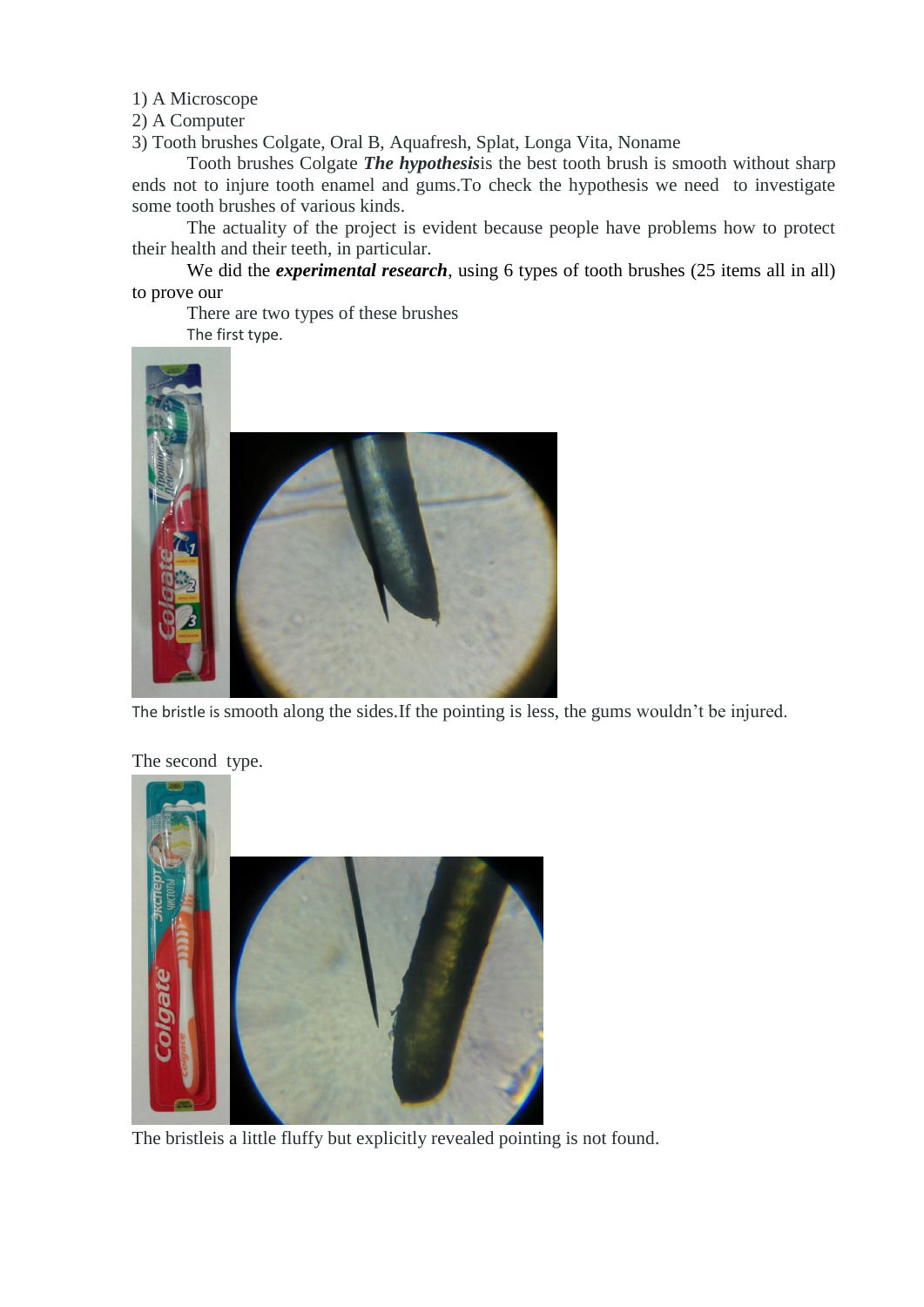# The tooth brushes Oral B



There are two brushes in one set but they are different.



The bristle of both brushes is made well but the second brush has the mown down bristle. The thing is as if it was forgotten to work up.



Tooth BrushAquafresh

The bristle is smooth as along the sides as atthe ends. In our opinion,this brush is good. Tooth Brush Splat

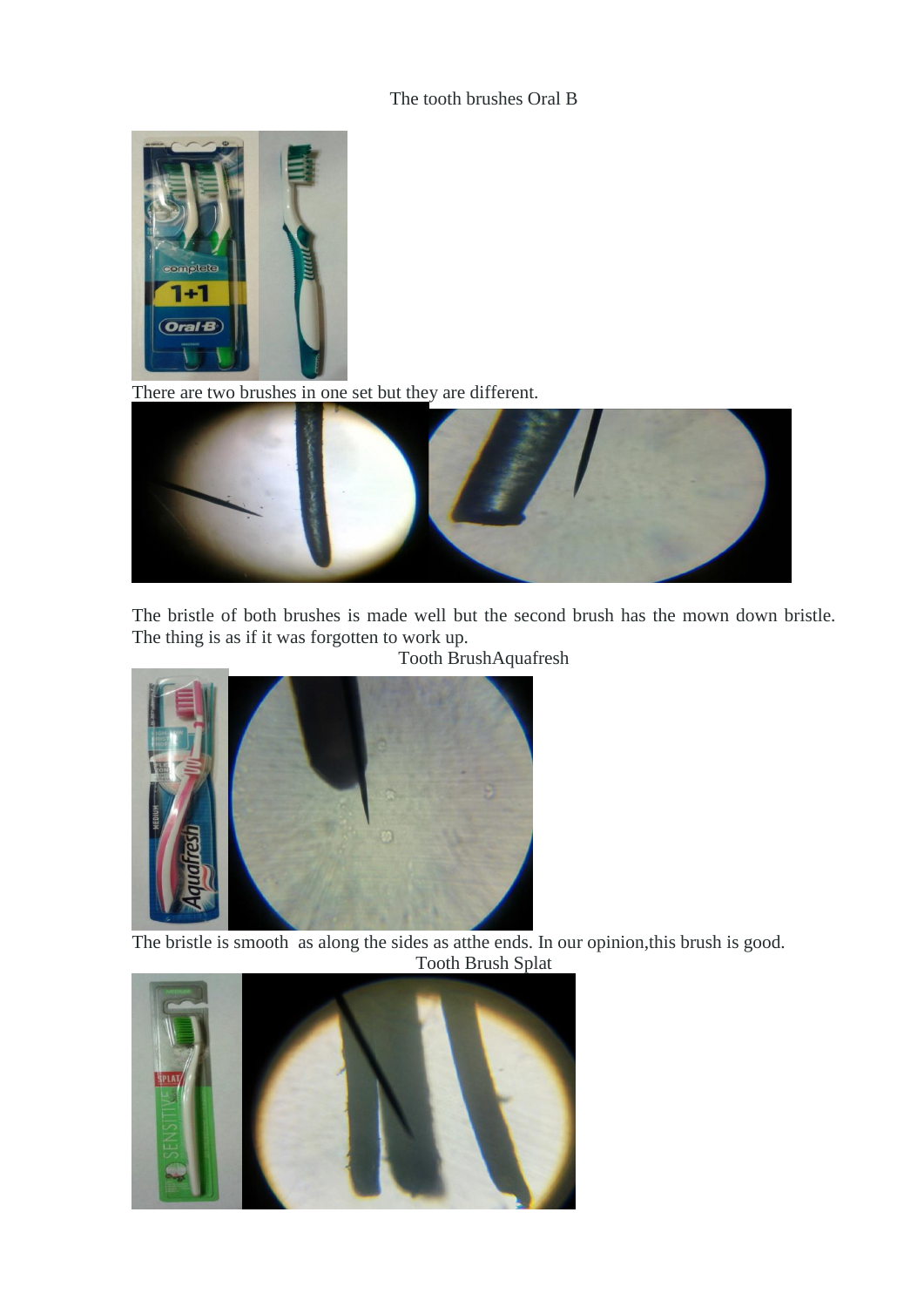In the instruction on the boxit is indicated that the bristle is uncovered. What is the matter? The bristle uncovered or simply it is badly worked up.

Tooth brushes Longa Vita



The bristle is smooth along the sides but it is a little pointed at the end.



Processing of the bristle is better than the previous tooth brush has. But along the sidesit is not so carefully treated.



Worthy processing along the sides of the brush but it is mown down at the end, absolutely untreated.Such brushes are given insome foreign airlines at flights for distant places.

Tooth brushes Noname